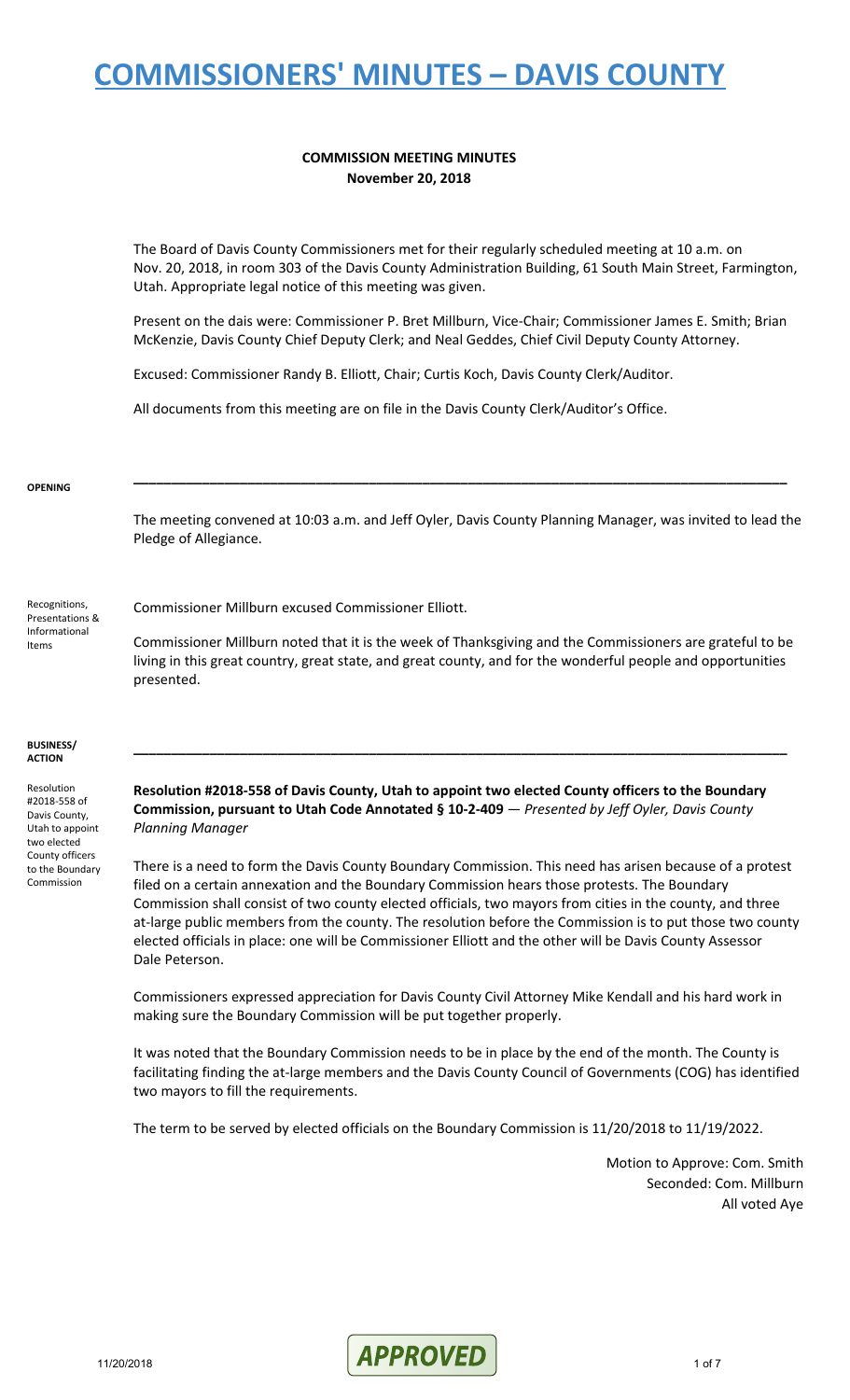Agreement #2018-559 with the Great Basin Fiber Arts Fair for rental space at the Legacy Events Center

Agreement #2018-559 with the Great Basin Fiber Arts Fair for rental space at the Legacy Events Center for **Fiber and Textile Trade Show** — *Presented by Mike Moake, Davis County Legacy Events Center Marketing Manager*

An agreement with the Great Basin Fiber Arts Fair was presented. The contract is for rental space at the Legacy Events Center for a fiber and textile trade show. The show has been held at the Legacy Events Center for a couple of years and has been very popular.

Commissioner Smith made a motion to approve the contract as presented in the meeting, which was for the period of 05/09/2019 to 05/11/2019. It was pointed out that the actual contract dates differed from the presentation, so he made a corrected motion to approve the agreement for the period of 05/09/2019 to 05/15/2019. The receivable amount is \$3,400.

> Motion to Approve: Com. Smith Seconded: Com. Millburn All voted Aye

Agreement #2018-560 with Thomson Reuters for Clear Pro Government Law Enforcement Investigator program

**Agreement #2018-560 with Thomson Reuters for the Clear Pro Government Law Enforcement Investigator program** — *Presented by Chief Deputy Ty Berger, Davis County Sheriff's Office*

A contract with Thomson Reuters was presented for a subscription renewal for the Clear Pro Government Law Enforcement Investigator program. The computer-accessed program/database is an investigative tool used for case management and case preparation. It also helps in background investigations for employment. This tool helps the Sheriff's Office gather intelligence on specific individuals and cases being investigated. Chief Deputy Berger said it has had a profound effect on human intelligence in gathering intelligence and associates on networks that expand beyond county borders so criminals can be identified within the community.

It was clarified that there are four licenses at a total cost of \$251.75 per month for the four licenses. Each license is shared so eight people have access to the program.

There was confusion about the beginning and expiration dates of the contract, due in part to the contract cover sheet listing a beginning date in 2015 with no expiration date. Chief Deputy Berger said the last subscription started in 2015 and expired in September of 2018.

Commissioners decided to proceed to the next item of business while legal counsel examined the contract.

Following the presentation by Tony Zambrana of four agreements, Chief Civil Deputy Neal Geddes gave his opinion on the Clear Pro contract. He said the term is for a minimum of 36 months and it begins the date it's processed by the company. He recommended verifying that the company is actually going to process it once they receive the signed copy back from the County. The cost (\$251.75 per month) will increase by five percent for multiple years, which he believes will be for years two and three. Commissioners elected to use the date of this Commission Meeting as the beginning contract date for approval purposes.

A motion was made to approve the contract with Thomson Reuters for the Clear Pro Government Law Enforcement Investigator program, as has been explained. The beginning contract date is 11/20/2018. The payable amount is \$251.75 per month for 36 months with an increase of five percent for multiple years.

> Motion to Approve: Com. Smith Seconded: Com. Millburn All voted Aye

Commissioner Millburn apologized to Davis County Chief Deputy Clerk Brian McKenzie, attending the meeting in place of Clerk/Auditor Curtis Koch, for not officially recognizing his presence earlier.

Agreement #2018-561 with Davis Community Learning Center (Promise Bountiful) for

**Agreement #2018-561 with Davis Community Learning Center (Promise Bountiful) for Community Development Block Grant (CDBG) funding for operational expenses for the Family Support Program** — *Presented by Tony Zambrana, Davis County Grant Auditor*

Four subgrantee agreements were presented for Commission approval. Tony Zambrana explained that each

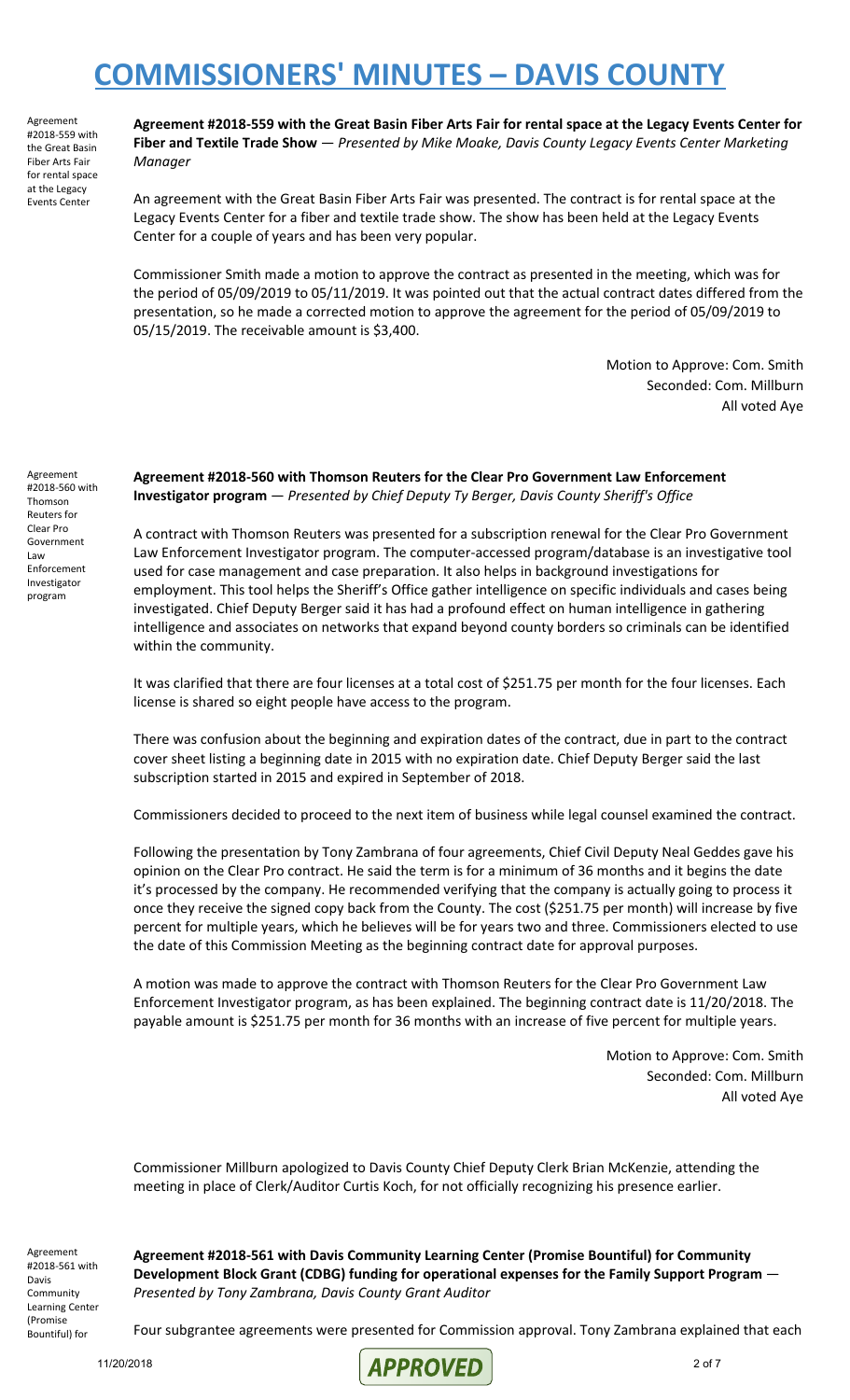**Community** Development Block Grant (CDBG) funding for operational expenses for the Family Support Program

of these contracts has been through a review process, and the review committee has already recommended these contracts to the Commission. The Commission has already agreed to these contracts that are now being turned in by vendors.

The first contract presented for Commission consideration was a Community Development Block Grant (CDGB) contract for Promise Bountiful. This agreement is for the funding of operational expenses for the Promise Bountiful Family Support Program. The contract period is 07/01/2018 to 06/30/2019. The payable amount is \$11,000 and there is no match required.

> Motion to Approve: Com. Smith Seconded: Com. Millburn All voted Aye

Agreement #2018-562 with the National Alliance on Mental Illness (NAMI) for Social Services Block Grant (SSBG) funding for operational expenses for a mentor at the County Mental Health Court

**Agreement #2018-562 with the National Alliance on Mental Illness (NAMI) for Social Services Block Grant (SSBG) funding for operational expenses for a mentor at the County Mental Health Court** — *Presented by Tony Zambrana, Davis County Grant Auditor*

A Social Services Block Grant (SSBG) subgrantee agreement with the National Alliance on Mental Illness (NAMI) was presented. This contract is for operational expenses for a mentor at the County Mental Health Court. The contract period is 07/01/2018 to 06/30/2019. The payable amount is \$7,000. Because it is a Social Services Block Grant, a 25 percent match in the amount of \$1,750 is required.

> Motion to Approve: Com. Smith Seconded: Com. Millburn All voted Aye

Agreement #2018-563 with Pioneer Adult Rehabilitation Center (PARC) for Social Services Block Grant (SSBG) funding for operational expenses for the Community Employment Services Program related to counseling services for adults with disabilities

**Agreement #2018-563 with Pioneer Adult Rehabilitation Center (PARC) for Social Services Block Grant (SSBG) funding for operational expenses for the Community Employment Services Program related to counseling services for adults with disabilities** — *Presented by Tony Zambrana, Davis County Grant Auditor*

A Social Services Block Grant (SSBG) subgrantee agreement with Pioneer Adult Rehabilitation Center (PARC) was presented for operational expenses for the Community Employment Services Program. The contract period is 07/01/2018 to 06/30/2019. The payable amount is \$8,000. A 25 percent match in the amount of \$2,000 is required.

Commissioner Smith stated, for the record, that he had previously been on the board of the PARC foundation. He said he has not been on the foundation for the last three years and did not think there would be any reason he would need to recuse himself.

> Motion to Approve: Com. Smith Seconded: Com. Millburn All voted Aye

Agreement #2018-564 with the Utah Council of the Blind for Social Services Block Grant (SSBG) funding for operational expenses for the Teacher Trainer Team program

**Agreement #2018-564 with the Utah Council of the Blind for Social Services Block Grant (SSBG) funding for operational expenses for the Teacher Trainer Team program** — *Presented by Tony Zambrana, Davis County Grant Auditor*

A Social Services Block Grant (SSBG) subgrantee agreement with the Utah Council of the Blind was presented for operational expenses for the Teacher Trainer Team Program. The contract period is 07/01/2018 to 06/30/2019. The payable amount is \$3,000. A required 25 percent match in the amount of \$750 is required.

> Motion to Approve: Com. Smith Seconded: Com. Millburn All voted Aye

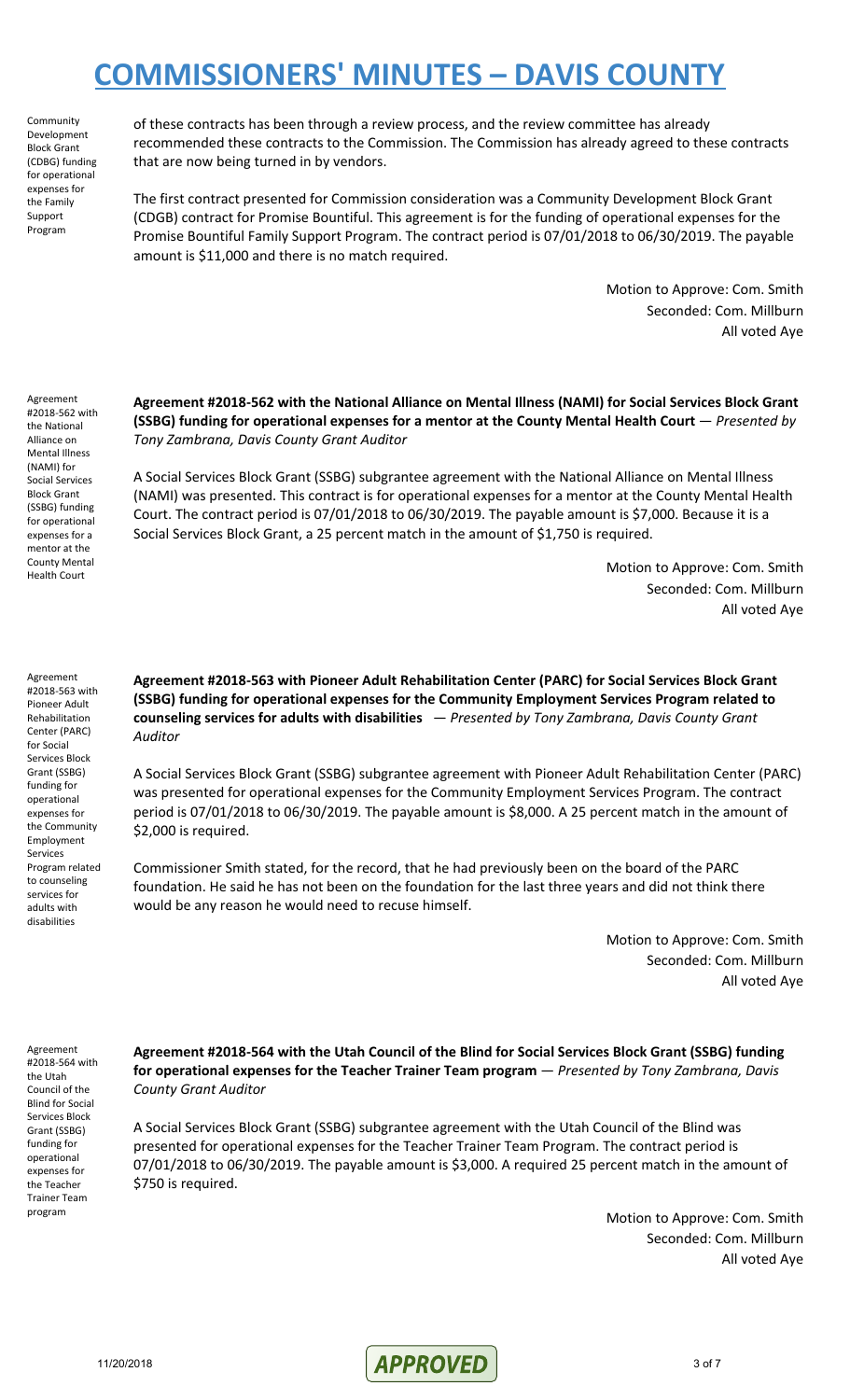Tabled Settlement and Release Agreement

#### **Settlement and Release Agreement** — *Presented by Commissioner Bret Millburn*

Commissioner Millburn said he believed this item, a settlement and release agreement, needed to be tabled.

> Motion to Table: Com. Millburn Seconded: Com. Smith All voted Aye

Commissioner Smith made a motion to recess to Board of Canvass. Commissioner Millburn seconded the motion. All voted aye.

\_\_\_\_\_\_\_\_\_\_\_\_\_\_\_\_\_\_\_\_\_\_\_\_\_\_\_\_\_\_\_\_\_\_\_\_\_\_\_\_\_\_\_\_\_\_\_\_\_\_\_\_\_\_\_\_\_\_\_\_\_\_\_\_\_\_\_\_\_\_\_\_\_\_\_\_\_\_\_\_\_\_\_\_\_\_\_

**BOARD OF CANVASS**

2018 General Election Canvass

**2018 General Election Canvass** — *Presented by Brian McKenzie, Davis County Chief Deputy Clerk*

Commissioner Millburn turned the time over to Brian McKenzie, adding that the Davis County Chief Deputy Clerk and his team had done a tremendous job leading a very successful election.

Brian said he is very grateful for an incredible team. Unfortunate events prior to the election took him away from work for a while, he said, but it was inspiring to witness as his team rallied together to make sure things ran successfully. In addition to great support within the Clerk's office, help came from several departments including Audit and Finance, Tax Administration, Purchasing, the Assessor's Office, the Information Systems Department, and Records.

A computer issue caused a delay in the Election Canvass presentation, so Commissioners took the time to express condolences to Brian on the passing of his father.

"Our hearts and prayers go out to you," said Commissioner Millburn. "Even with that, as you mentioned, your team rallied and I know you still put in a yeoman's effort, too, and it's greatly appreciated."

Commissioner Smith added that one of the hallmarks of a good leader is to have a good team. The department did the job very well under potentially difficult circumstances and didn't even break stride.

Brian said that Proposition 4 was an extremely close race and will likely result in a recount. A group supporting Proposition 4 reached out to voters who needed to fill out affidavits, because their ballots were in question, and delivered a couple hundred of those documents to Davis County yesterday. Processing those documents and related ballots meant reports had to be run again.

Commissioners noted it has been a very active election year.

The Official Canvass Report for the General Election, held on Nov. 6, 2018, was presented. *(See Attachments B1-B5.)*

This was a massive midterm election for Davis County, Brian said, with 163,290 ballots mailed to residents. There were 16 vote centers. The number of voters who cast a ballot was 126,856, with a 77.62 percent turnout. An audit policy of the Lt. Governor's Office requires the County to provide a list of the total number of ballots scanned; they then identify a select number of those ballots for the County to audit. The County has to do a hand count of those ballots to verify that the equipment is counting the ballots correctly. The audit was conducted on Nov. 19. The 1,098 ballots selected for that audit were reviewed, and it was found that the equipment tabulated those ballots 100 percent accurately. There were also 973 envelopes selected for a signature audit. Those envelopes, which had already been processed, were double checked to verify the signature that was accepted was indeed the voter's signature and the ballot should have been counted; again that was 100 percent accurate. The audit is always open to the public and watchers; none attended but the County's temporary election workers were involved in that process so it was not solely controlled by Clerk staff.

In regard to the disposition of ballots not counted, Davis County had 1,174 by-mail ballots that were rejected. Reasons for rejection include that ballots were not signed, the signature did not match signatures on file, or they were received too late. All voters with ballot signature issues were contacted by telephone,

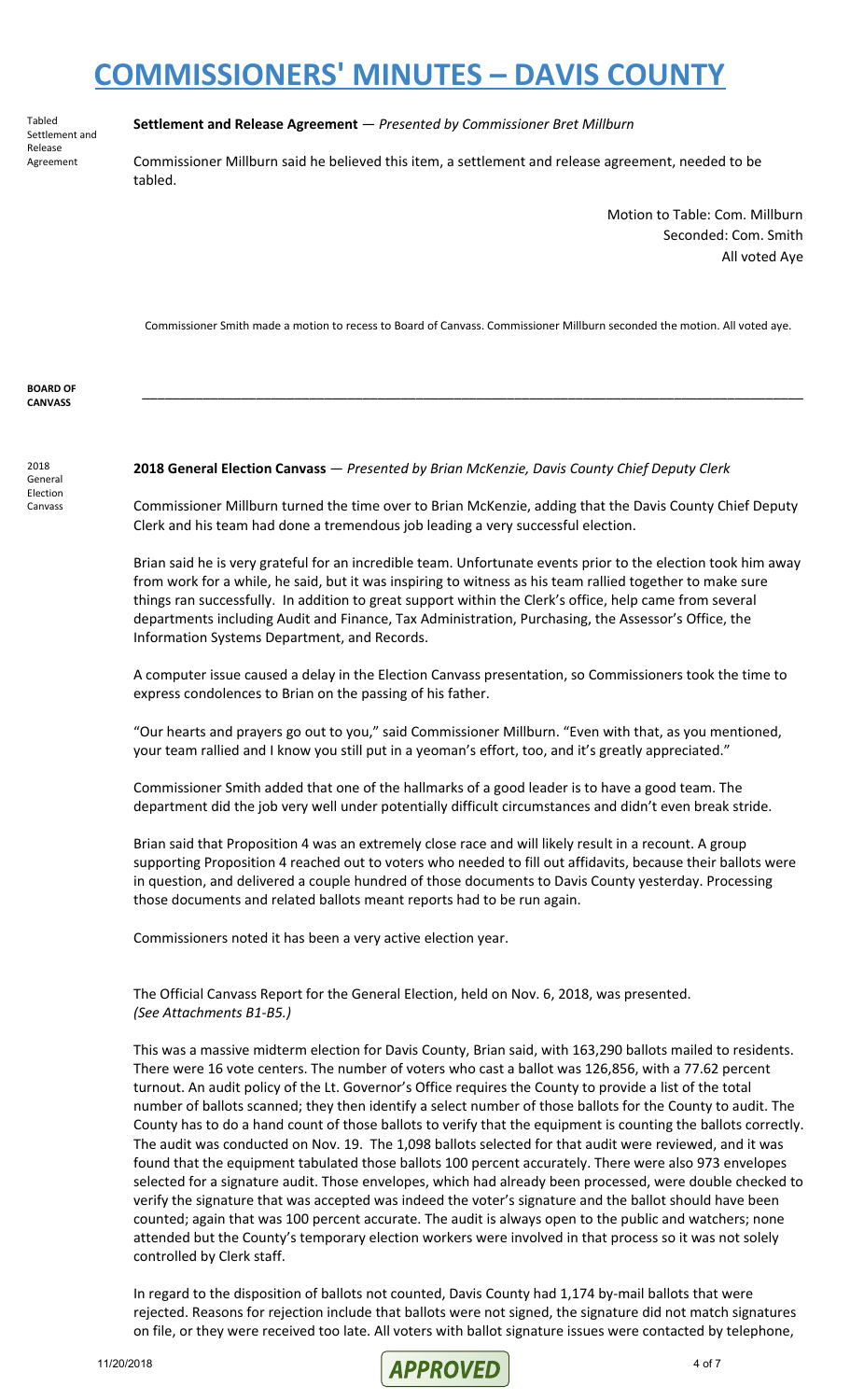email or a mailed letter letting them know that there was an issue with their ballot and giving them an opportunity to resolve that issue and have the ballot be counted. If contact couldn't be made by telephone or email, a letter was mailed. The remaining ballots are those for which there was no response.

There were 96 provisional ballots not counted; the vast majority of those were because the voter did not provide proof of residency which is a requirement under state statute. The voter has through Monday following the election to provide that to the Clerk's Office and the majority of these just didn't. The total number of ballots not counted was 1,270.

Statistical information shows that the County had 163,442 registered active voters – an increase of more than 16,000 since the Primary Election and 3,628 more than the 2016 General Election. It was an amazing effort by the Clerk's staff to complete the 16,000 new registrations in addition to updating existing registrations.

The total ballots cast, 126,856, was just 14,000 ballots fewer than were cast in the last presidential election. Those numbers show it was a major election for the County.

Commissioners asked if same-day registration was a big factor and were told that it wasn't. Davis County had numbers that were similar to what is normally seen in a presidential election. Commissioners also commented that it would be fascinating to learn more about the demographics of the 16,000 new registered voters and to find out how many actually voted.

Brian then presented the official Results Summary report, stating the result of each race as well as the number and percentage of votes for winning candidates and decisions. An electronic version of the report was not available at the time of Commission Meeting so the results were read from a printed copy. *(See Attachments C1 through C17.)*

Commissioners expressed appreciation for the amount of work put into the election, and for those who took part, and asked Brian to relay their thanks to team members.

A question was asked about the potential recount related to Proposition 4. Brian explained that every ballot would have to be run again, but the recount would only be for that particular race. If it happens, it will be a statewide recount.

> Motion to Accept the 2018 General Election Canvass Report: Com. Smith Seconded: Com. Millburn All voted aye

Commissioner Smith moved to reconvene Commission Meeting. Commissioner Millburn seconded the motion. All voted aye.

Commissioner Smith moved to recess to Board of Equalization. Commissioner Millburn seconded the motion. All voted Aye.

**\_\_\_\_\_\_\_\_\_\_\_\_\_\_\_\_\_\_\_\_\_\_\_\_\_\_\_\_\_\_\_\_\_\_\_\_\_\_\_\_\_\_\_\_\_\_\_\_\_\_\_\_\_\_\_\_\_\_\_\_\_\_\_\_\_\_\_\_\_\_\_\_\_\_\_\_\_\_\_\_\_\_\_\_\_\_\_\_**

#### **BOARD OF EQUALIZATION**

Property Tax Register

Property Tax Register matters were presented by Davis County Chief Deputy Clerk Brian McKenzie, in place of Davis County Clerk/Auditor Curtis Koch, as follows:

Under Auditor's Adjustments, there were various approved appeals, some appeals with no change in value, and various hearing findings.

Under Abatements, there were various late abatements and corrections. It was noted that one veteran exemption showed an amount of \$106,381.14; that amount had been corrected and was now in the report at \$330.97.

Under Assessor's Adjustments, there were various Assessor-initiated corrections.

A motion was made to approve as corrected on the record.

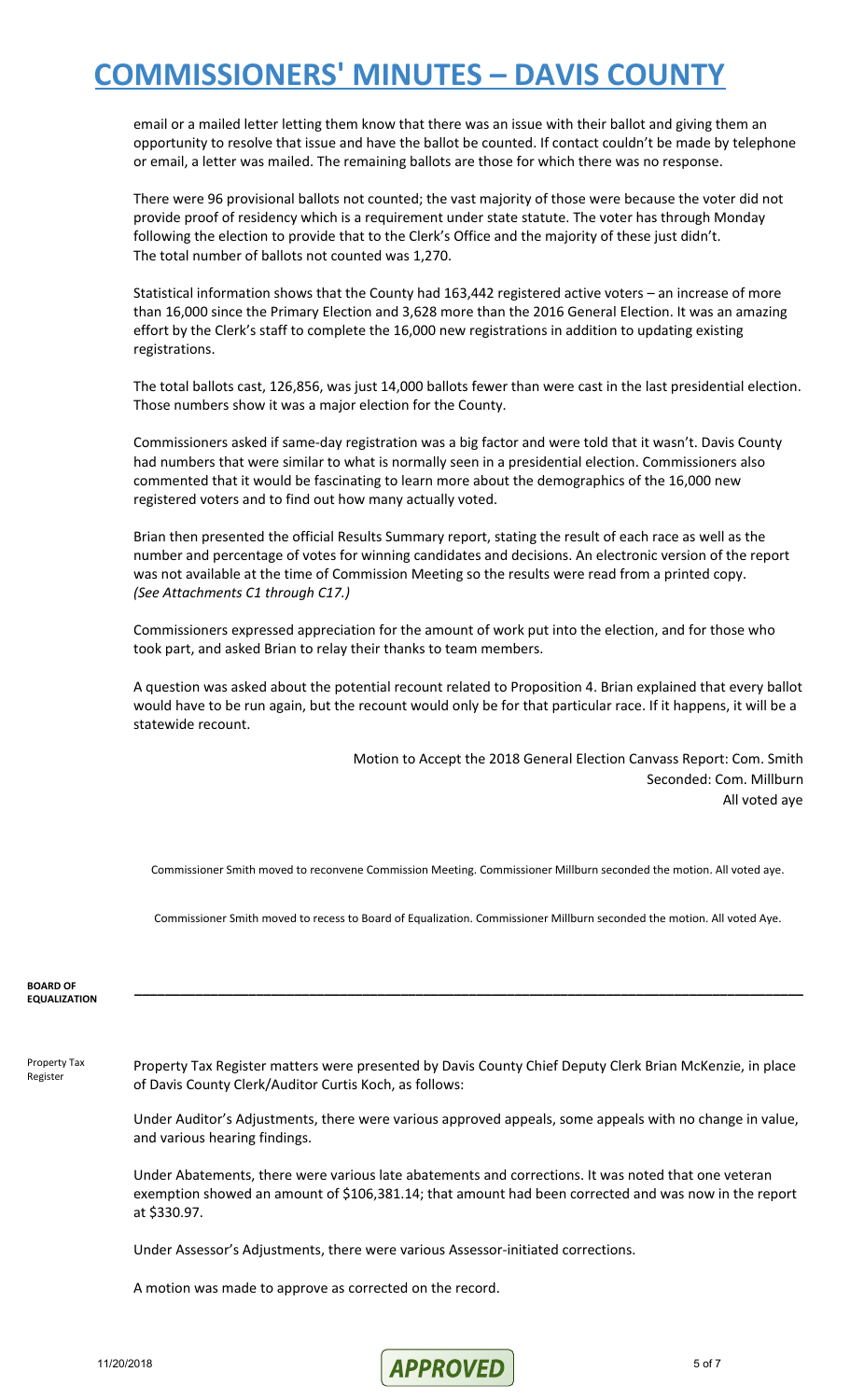Motion to Approve: Com. Smith Seconded: Com. Millburn All voted Aye

Commissioner Smith moved to reconvene Commission Meeting. Commissioner Millburn seconded the motion. All voted Aye.

| <b>CONSENT</b>                |                                                                                                                                                                                                                                                                                                                                                                                                                                       |
|-------------------------------|---------------------------------------------------------------------------------------------------------------------------------------------------------------------------------------------------------------------------------------------------------------------------------------------------------------------------------------------------------------------------------------------------------------------------------------|
| <b>ITEMS</b>                  |                                                                                                                                                                                                                                                                                                                                                                                                                                       |
| <b>Check Registers</b>        | <b>Check Registers</b>                                                                                                                                                                                                                                                                                                                                                                                                                |
|                               | Check Registers were approved.                                                                                                                                                                                                                                                                                                                                                                                                        |
|                               |                                                                                                                                                                                                                                                                                                                                                                                                                                       |
|                               | Motion to Approve: Com. Smith<br>Seconded: Com. Millburn<br>All voted Aye                                                                                                                                                                                                                                                                                                                                                             |
| Indigent<br>Hardship          | <b>Indigent Hardship Abatement Register</b>                                                                                                                                                                                                                                                                                                                                                                                           |
| Abatement<br>Register         | The Indigent Abatement Register with a specific application in the name of Susan Collins was<br>presented for approval.                                                                                                                                                                                                                                                                                                               |
|                               | Motion to Approve: Com. Smith                                                                                                                                                                                                                                                                                                                                                                                                         |
|                               | Seconded: Com. Millburn                                                                                                                                                                                                                                                                                                                                                                                                               |
|                               | All voted Aye                                                                                                                                                                                                                                                                                                                                                                                                                         |
|                               |                                                                                                                                                                                                                                                                                                                                                                                                                                       |
|                               | The Indigent Abatement Register with an application in the name of Robert F. Regan was presented for<br>approval.                                                                                                                                                                                                                                                                                                                     |
|                               | Motion to Approve: Com. Smith                                                                                                                                                                                                                                                                                                                                                                                                         |
|                               | Seconded: Com. Millburn<br>All voted Aye                                                                                                                                                                                                                                                                                                                                                                                              |
|                               |                                                                                                                                                                                                                                                                                                                                                                                                                                       |
|                               |                                                                                                                                                                                                                                                                                                                                                                                                                                       |
| COMMISSION<br><b>COMMENTS</b> |                                                                                                                                                                                                                                                                                                                                                                                                                                       |
|                               | Commissioner Millburn said he's grateful for this week, where we get to sit back and reflect upon our<br>blessings of living in this great country and community. He also reported that he spent the last part of last<br>week at the annual Utah Association of Counties convention, in St. George, in preparation for the upcoming<br>legislative session and other items of interest to county business and the services provided. |
|                               | "It was very informative, once again, and it was great to have now our new commissioners-elect -<br>Commissioners Kamalu and Stevenson - there to start to become familiar with their new roles that they'll<br>be taking on the first part of January," he said, adding, "For those that are interested, we pray for snow."                                                                                                          |
|                               | Commissioner Smith said one of the things he's thankful for is the great people he gets to work with.                                                                                                                                                                                                                                                                                                                                 |
|                               | Commissioner Millburn invited other comments from the dais; there were none.                                                                                                                                                                                                                                                                                                                                                          |
|                               | The public was invited to make comments to the Commission.                                                                                                                                                                                                                                                                                                                                                                            |
| <b>PUBLIC</b>                 | There were no comments from members of the public.                                                                                                                                                                                                                                                                                                                                                                                    |

**COMMENTS**